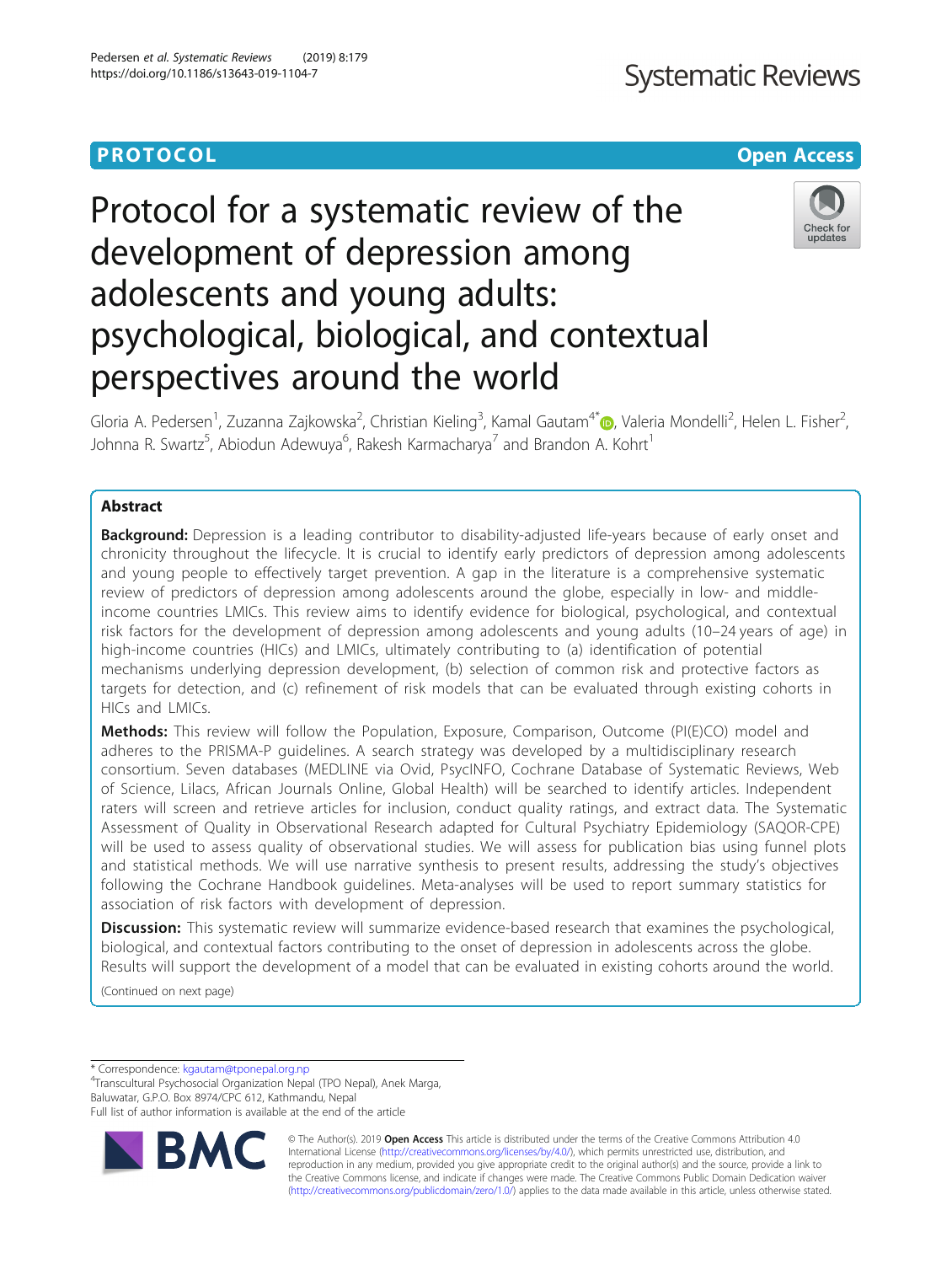Systematic review registration: PROSPERO registration [CRD42018103973.](https://www.crd.york.ac.uk/prospero/display_record.php?RecordID=103973)

Keywords: Adolescent, Young adult, Depression, Risk factors, Protective factors, Early diagnosis, Developing countries, Neurosciences, Review, Risk assessment,

#### Background

The onset for most mental illnesses is during adolescence and early adulthood [[1](#page-7-0), [2](#page-7-0)]. This burden of adolescent mental illness is disproportionately borne by young people in low- and middle-income countries (LMICs) who comprise nearly 90% of the world's youth and who have the least access to services [[3](#page-7-0)–[6](#page-7-0)]. Moreover, one out of three suicides worldwide occurs among adolescents in LMICs [[7](#page-7-0)]. Among mental illnesses, depression is the leading contributor to disability-adjusted life years—in part because of early-onset and chronicity throughout the lifecycle [[8](#page-7-0)]. Therefore, there is a crucial public health need to identify early predictors of depression among adolescents and young people, with special attention to LMICs given the greatest burden and least research in these settings [[4\]](#page-7-0). One key gap in the literature is a systematic review of the predictors of depression among adolescents and young people focusing on the global literature. Therefore, this systematic review will focus on early-life risk and protective factors for depression including studies from both high-income countries (HICs) and LMICs.

Previous reviews have been conducted on risk factors for adolescent depression, although currently, the reviews are focused on specific risk factors and overall generalizability of the evidence is limited, with most reviews only able to report on HICs. For example, Kohler and colleagues conducted an umbrella review mapping risk factors for depression over the lifespan, but with a focus on only environmental factors [[9\]](#page-7-0). Cairns et al. [[10\]](#page-7-0) conducted a systematic review on risk and protective factors for adolescent depression, but, focusing only on modifiable factors, the review was not able to address contextual factors such as those at the community or family level. In the same review, of the 113 included studies, 97% of them reported on populations from HICs, a trend found in similar reviews [\[11](#page-7-0), [12](#page-7-0)]. Moreover, when considering a global perspective on the development of depression, it is important to consider a wider range for the age group of interest (e.g., youth under the age of 25 years old) to account for variance in contextual factors that may play a role in the development of the adolescent brain [[13](#page-7-0), [14](#page-7-0)],

particularly in LMICs. Currently, of the 12 adolescent systematic reviews found relevant to this review's topic, only 1 included ages 25 and under [[15](#page-7-0)]; all others included ages 19 years or younger [[10](#page-7-0)–[12,](#page-7-0) [16](#page-7-0)–[24](#page-8-0)].

Upon completion of this systematic review, we hope to address the above gaps in the literature, as well as contribute to the following endeavors:

- Identify common risk and protective factors across global studies as potential mechanisms underlying the development of depression in adolescence;
- Identify common risk factors as potential targets for early detection and interventions;
- Identify regional and other potential populationspecific variation in risk pathways for depression among adolescents as contextual modifiers for the focus of research and intervention adaptation;
- Identify common risk and protective factors to refine predictive models that can be evaluated using existing cohorts in HICs as well as in LMICs.

#### **Objectives**

The primary objective of this review is to identify the evidence for biological, psychological, and contextual risk factors for the development of depression among adolescents (25 years and younger) in HICs and LMICs. The secondary objectives are to identify the evidence for risk and protective factors specifically found within prospective longitudinal observational studies in HICs and LMICs, to identify the evidence for risk and protective factors specifically found within cross-sectional studies conducted in LMICs, and to identify the evidence for a relationship of biological and contextual risk factors with depression in adolescents in HICs and LMICs.

# Methods

This protocol was developed in accordance with the Preferred Reporting Items for Systematic Review and Meta-Analysis Protocols (PRISMA-P) 2015 checklist [[25](#page-8-0)]. This protocol has been registered in the International Prospective Register of Systematic Reviews (PROSPERO), study protocol registration CRD42018103973.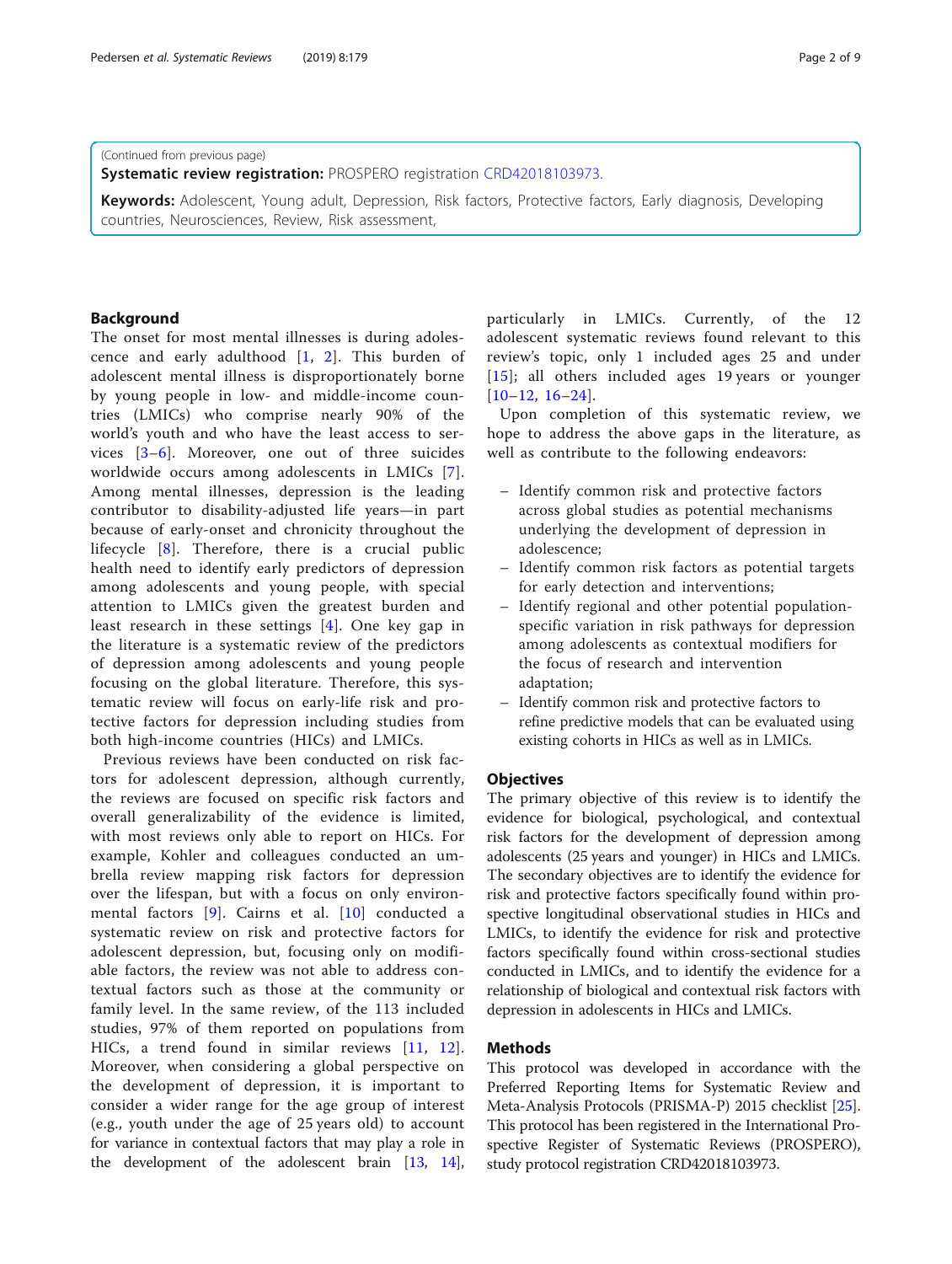# Operationalization of key constructs Adolescence

The World Health Organization (WHO) recognizes persons aged 10–19 as adolescents and those aged 15–24 as youth, with a comprehensive category of young people referring to ages 10–24 years [[13](#page-7-0)]. Persons between the ages of 10–24 may be defined as adolescents as it is noted that youth changes with circumstances, especially when considering changes in settings demographically, financially, economically, and socio-culturally [[14](#page-7-0)]. Therefore, for the purposes of this review, we will follow the WHO categorization of young people as 10–24 years of age, which is inclusive of adolescence [[26\]](#page-8-0).

#### Biomarker

We operationalize biomarker as "a biological characteristic objectively measured and evaluated for indications of normal biological or pathological processes, or a response to a therapeutic intervention" [\[27](#page-8-0)].

#### Depression

Usually defined as a common mental disorder, depression is characterized by persistent sadness (or irritability in the case of adolescents) and a loss of interest in activities, accompanied by an inability to carry out daily activities. Symptoms range from mild to moderate and may include (but are not limited to) several of the following: loss of energy, change in appetite, anxiety, restlessness, feelings of worthlessness, guilt, hopelessness, indecisiveness, sleeping more or less, or thoughts of self-harm or suicide. Depression is globally experienced on a continuum [[28](#page-8-0), [29\]](#page-8-0) and for the purposes of this review will be defined by clinical diagnoses, structured clinical interviews, self-report rating scales, or medical records. The supplemental file includes a list of diagnoses and associated codes meeting the criteria for inclusion for the Diagnostic and Statistical Manual of Mental Disorders and International Classification of Disease (see Additional file [1](#page-7-0)).

#### Low- and middle-income countries

Low-income economies are \$1025 or less gross national income (GNI) per capita in 2015; lower middle-income economies are those with a GNI per capita between \$1026 and \$4035; upper middle-income economies are those with a GNI per capita between \$4036 and \$12,475; and high-income economies are those with a GNI per capita of \$12, 476 or more ([https://blogs.worldbank.org/opendata/](https://blogs.worldbank.org/opendata/new-country-classifications-2016) [new-country-classifications-2016](https://blogs.worldbank.org/opendata/new-country-classifications-2016)). For countries that have changed economic status during the period of longitudinal data collection, we will require that the country met the World Bank criteria for an LMIC lending category at the time of initiating the cohort.

#### Mechanisms of action/mechanisms of change

This review will use the National Institute of Mental Health (NIMH) definition of mechanism of action as a "target of engagement" which may create the potential for development ("go" outcome) or reject this potential ("no-go" outcome) and its ability to modify disease, behavior, or functional outcomes; in other words, it is the basis for the effect and may also be the process or steps responsible for a therapeutic outcome [[30](#page-8-0)–[32\]](#page-8-0).

# Mediators and moderators

A mediator is operationalized as an intervening variable which lies on the causal pathway between the exposure and outcome; it may provide additional information as to how a change or outcome came about, but it is not necessarily a mechanism for change [\[30](#page-8-0), [33](#page-8-0)]. A moderator is operationalized as a characteristic that influences the direction or magnitude of the relationship between an independent and dependent variable [[30\]](#page-8-0).

#### Protective and risk factors

Using Cairns and colleagues' definitions (p. 63), we will operationalize a protective factor as "an antecedent condition associated with a decrease in the likelihood of the outcome of interest" [\[10,](#page-7-0) [34](#page-8-0)] and a risk factor as "an antecedent condition associated with an increase in the likelihood of the outcome of interest" [[10](#page-7-0), [34\]](#page-8-0).

# Study eligibility criteria Types of studies

For the initial search of risk and protective factors for depression in adolescence in HICs and LMICs, studies using longitudinal prospective designs will be identified. A second search will focus specifically on LMICs to examine cross-sectional study designs due to the lack of longitudinal studies evidenced in these settings. Finally, when considering the relationship between biological, psychological, and contextual factors and adolescent depression, we will include longitudinal and cross-sectional studies and intervention and prevention trials in order to capture any biological or contextual factors that may be evidenced while considering the gap in longitudinal study designs conducted in LMICs. Trials or experimental designs will only be included when examining biological factors in order to expand the pool of potential studies. Discussion papers, letters, editorials, case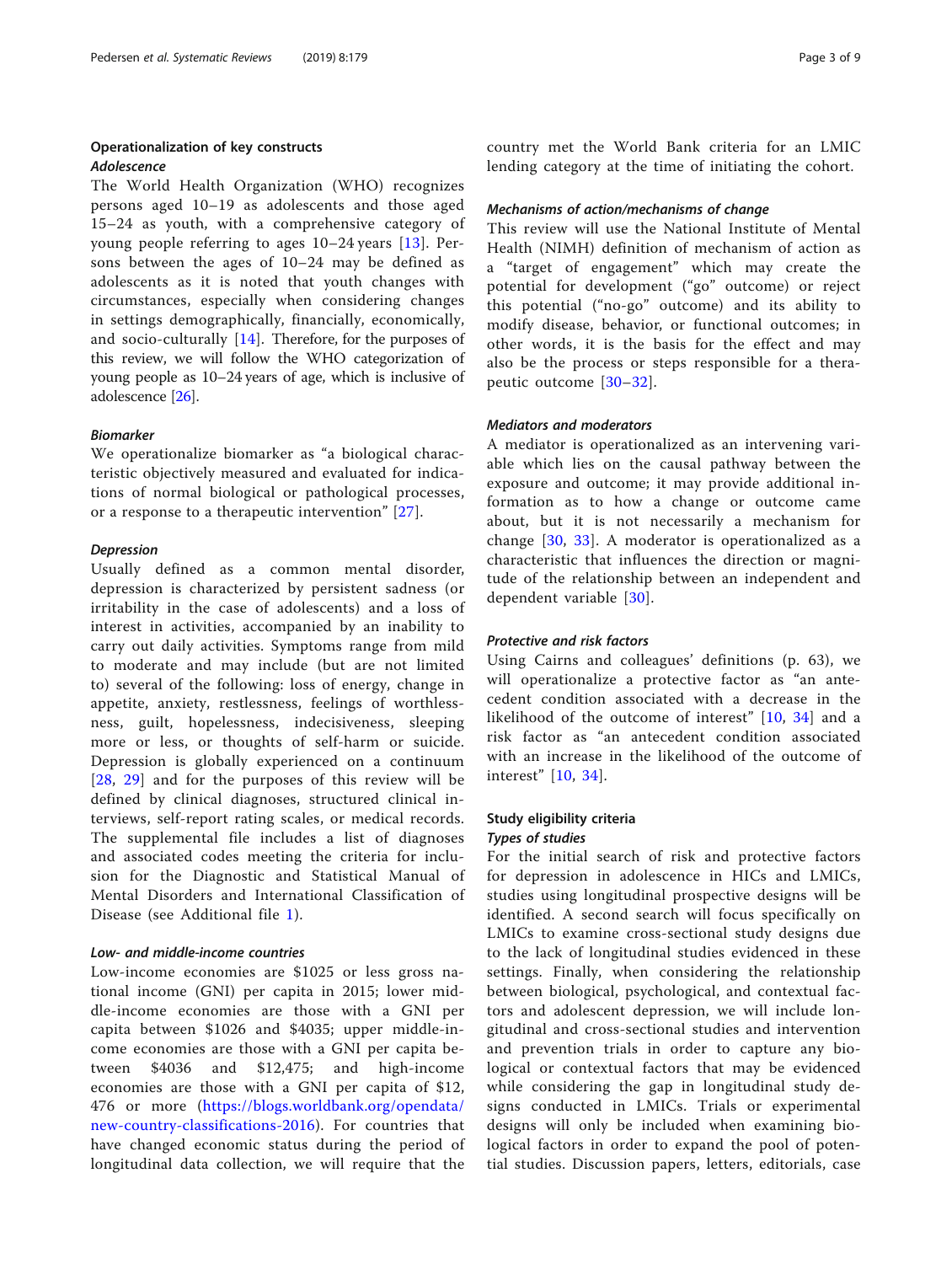studies or case series, and qualitative studies without a quantitative element will be excluded.

#### Type of participants and settings

Both sexes in adolescent populations will be included in this review. Included studies will require a depression outcome (as defined by a categorical DSM/ICD diagnosis, clinical diagnosis, medical records, structured interview, or self-report measure). Eligible populations will be young people in high-, middle-, and low-income countries who are under the age of 25 years at study baseline and have been evaluated for depression with at least one subsequent time point of at least 6 months. The LMIC-specific analysis will also include young people living in LMICs who are under the age of 25 years who have been evaluated for the presence of depression or depressive symptoms. The biological factors' objective will include adolescents in high-, middle-, and low-income countries who are under the age of 25 years and were evaluated for depression and for biological markers of interest, as well as psychological or contextual markers associated with depression. Given the high rates of psychiatric comorbidity, populations with depression plus other psychiatric conditions (including substance abuse) will be included for the risk and protecte factors part of the review. Studies limited only to specific medical subpopulations (e.g., only young people with HIV, diabetes, intellectual disabilities) that do not include comparative populations will be excluded. Any longitudinal studies with an initial prospective time point of under 6 months will also be excluded. Medication or other treatment status will not be an exclusion criterion, but information will be reported on these whenever available.

# Type of exposures

The following factors will be evaluated for association with depression among young people:

- Contextual factors associated with an increased risk for developing major depression during adolescence (this review will include demographic, economic, family, neighborhood, environmental, and social and cultural factors; in addition, we will explore life events and traumatic exposures);
- Biological markers associated with an increased risk for developing major depression during adolescence. This review will focus on studies that address the following: hypothalamicpituitary-adrenal axis (HPA axis), inflammation, endocannabinoids, vitamins, polyunsaturated fatty

acids (PUFAs), hormones, neurotrophic factor, neurotransmitters, telomere/gene length, neuroplasticity, and gene expression (including mRNA quantification);

- Brain-related abnormalities in individuals at risk for major depression during adolescence (this review will focus on magnetic resonance imaging studies, both structural and functional, assessing children/adolescents at risk);
- Psychological factors associated with increased or decreased risk for developing major depression during adolescence (this review will include factors such as self-esteem, locus of control, cognitive biases, emotional regulation, reward responsivity, and learned helplessness).

#### **Comparators**

Comparison groups will vary between objectives (see Appendix 1) but will broadly include adolescents who are not exposed to the factor of interest prior to the time of assessment or adolescents who do not develop depression during the assessed periods of adolescence and young adult development.

#### **Outcomes**

The primary outcome will be development of depression among young people with a cutoff of 25 years of age or younger and also allowing for studies that include earlier endpoints of depression development, in any population, i.e., high-, middle-, and low-income countries. The primary outcome measures of depression may include self-reports, adultinformant reports, structured observations in clinical settings, and clinical records.

# Timing of outcome assessment

Eligible studies should include assessment of depression during at least one time period between the ages of 10 and 24 years and a follow-up time point at least 6 months later.

# Search strategy for identifying relevant studies

We will search the following electronic databases to identify potentially relevant studies for our review: MEDLINE (via Ovid), PsycINFO, Cochrane Database of Systematic Reviews, Web of Science (Core Collection), Lilacs, African Journals Online, and Global Health. In addition to these electronic databases, we also plan to identify relevant studies by reviewing reference lists of eligible studies and review articles and by contacting experts and authors of eligible studies by email. Relevant systematic reviews from the database outputs will be hand-searched for any eligible studies which may have been missed. Only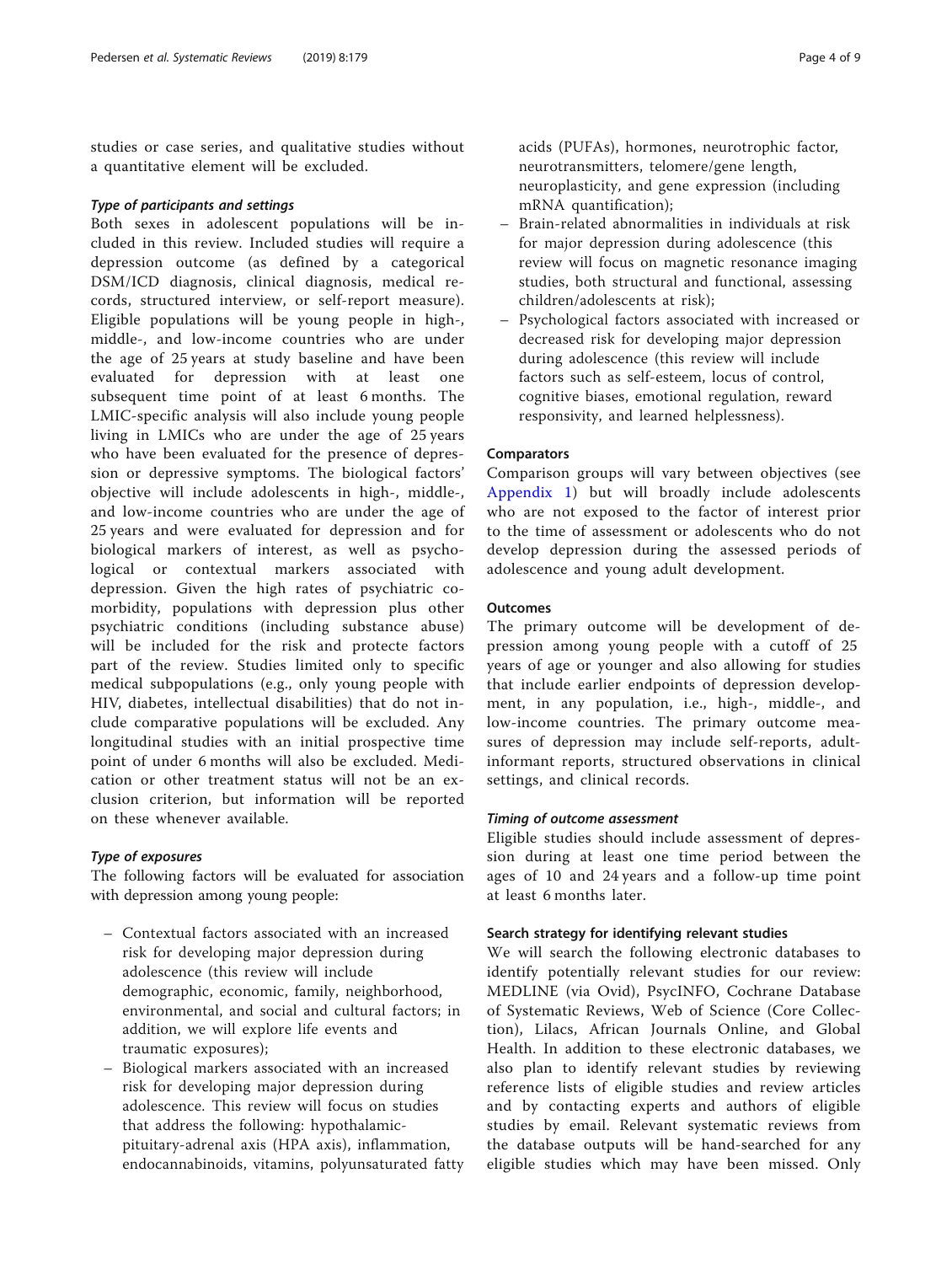published research in academic journals will be used for objectives 1 and 3 of this review (see below). Searches will be conducted in English, though publication language will not be a limiter. The Boolean operator "OR" will be used to find articles with one or more search terms and synonyms and "AND" to combine the different concepts for relevant articles. Where applicable, MeSH subheadings will be used, and "keywords" where relevant for given databases. For objective 2 (see below), which will use data from LMIC, we will expand our search to grey literature. Some studies of adolescents in LMIC are presented in reports of nongovernmental organizations, and these findings may not be reported in the academic literature. Therefore, we will review reports from international and national nongovernmental organizations and will attempt to identify additional literature through listservs used by mental health psychosocial practitioners working in nongovernmental organizations.

We will use truncation and wildcards to account for UK and US spelling and terminology and abbreviation. The concept combinations will vary with objective (see Appendix 1), but the three main concepts combined will include Population AND Exposure AND Outcome, for example, adolescence AND risk/protective factors AND depression. Years of publication will not be used to limit the search output, but extraction will begin in descending chronological order, assessed at the first 10 years for sufficient robust evidence, then proceed to the next 10 years or more if deemed necessary to capture representative data.

Searches will be re-run before the date of final analyses to identify recent publications in the field.

Objective 1—identify risk and protective factors associated with the development of depression among adolescents and young people in populations evaluated for at least 6 months (i.e., longitudinal samples). Sample MEDLINE (Ovid) search:

Adolescent/ OR "adolesc\*" AND Depression/ OR

Depressive disorder/ AND Longitudinal Studies/ OR "longitudinal"

Objective 2—identify risk and protective factors associated with depression among adolescents and young people in LMICs.

Sample MEDLINE (Ovid) search:

Adolescent/ OR "adolesc\*" AND Depression/ OR Depressive disorder/ AND Developing Countries/ OR "developing countr\*" OR World Bank List (as keywords)

Objective 3—identify risk and protective factors associated with biological markers, brain related abnormalities, and context among adolescents and young people.

Sample MEDLINE (Ovid) search:

Adolescent/ OR "adolesc\*" AND Depression/ OR Depressive disorder/ AND "HPA axis" OR Pituitary-Adrenal System

See Appendix 1 for full MEDLINE search, Objective 1.

# Data collection

# Selection of studies

A charting form will be used to identify studies to be included in the review according to the inclusion and exclusion criteria. Two review authors will independently review titles and abstracts of studies identified through the search strategy and those from additional resources (e.g., contacting authors and searching reference lists of included papers, which will be done through hand searches, Web of Science citation records, or Scopus when appropriate) to determine whether studies potentially meet the inclusion criteria. To assess for study eligibility, two reviewers will independently review the full publication texts of studies identified through title and abstract review. They will record justification for exclusion for each excluded study. A third author will resolve disagreements between the two reviewers.

# Retrieval of studies

The full text of the selected articles will be retrieved. When a full article is not available through the database or university library services, it will be searched through ResearchGate and Google Scholar, or a request to share the full article will be sent by email to the corresponding author. After the request has been sent, a reminder will be sent after a week. If there is no response within 2 weeks from the reminder, this document will be excluded from the systematic review.

### Data extraction and management/coding

Extraction fields will include, but not be limited to, article information (publication year, journal), study characteristics (country, urban vs. rural setting, funding), population characteristics (age at enrolment, current age, number of longitudinal assessments), depression assessment (depression criteria, duration of depression, assessment tool, co-morbidity), risk factors (poverty, trauma, family history), protective factors (education, social capital), assessment tool (instrument names and psychometric properties for depression, risk, and protective factors), and biological variables (interleukins, cortisol, galvanic skin response, neuroimaging). Two authors will independently extract data from the published reports of included studies using a standardized, electronic form (e.g., in Microsoft Excel), which will be developed and pre-piloted to assure interrater agreement. We will attempt to collect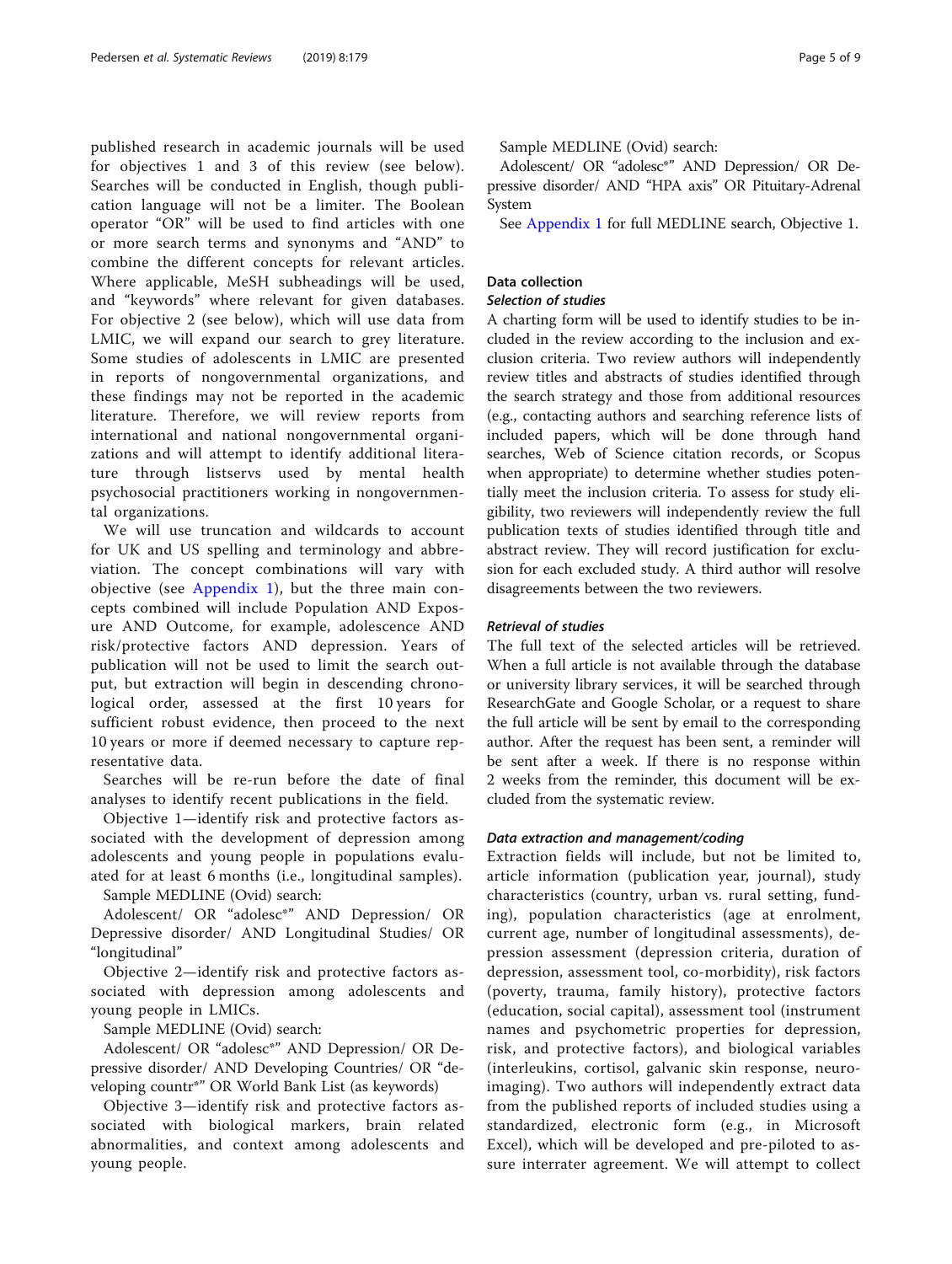missing information by contacting the corresponding authors via email.

#### Assessment of risk of bias in included studies

Two reviewers will independently assess the risk of bias in included studies by evaluating the following domains:

- Recruitment and sampling strategy
- Follow-up strategy, retention, and selective attrition
- Completeness of outcome data
- Validity and other psychometrics of depression outcomes and other tools used
- Selective outcome reporting
- Other sources of bias related to context, procedures, and reporting

We will assess the quality of observational studies using the Systematic Assessment of Quality in Observational Research (SAQOR) [[35](#page-8-0)] and the adapted SAQOR Cultural Psychiatry Epidemiology (SAQOR-CPE) [\[36\]](#page-8-0). If any intervention studies are included, we will limit the analyses to be pre-treatment findings or control groups. We will apply the SAQOR-CPE to the samples of interest in the intervention studies. Quality level will be recorded as high, moderate, low, or very low risk of bias for each domain, and bias rating will be compared between the two author reviewers. A third author will resolve discrepancies. Emails to authors will be used to obtain additional information to reduce sources of bias and adjust risk.

#### Data analysis

#### Measurement of exposure effect

The primary comparison for this systematic review will be development of depression before the age of 25 years old. We anticipate that there will be substantial heterogeneity between studies (including reporting differences) that may limit our ability to conduct quantitative syntheses of findings. Similarly, we anticipate heterogeneity in measurement of depression and depressive symptoms, as well as validation, evaluation, and translation of tools. Where there is adequate homogeneity, we will synthesize results using random-effects meta-analysis. We will use standardized mean differences (SMDs) for continuous outcomes and risk ratios for binary outcomes and calculate 95% confidence intervals and two-sided p values for each outcome. When applicable, we will use SMDs to generate pooled estimates to compare different types of risk factors. We will conduct all quantitative tests using appropriate techniques in Stata, R, and in Comprehensive Meta-Analysis (Biostat, Englewood, NJ, [https://](https://www.meta-analysis.com/) [www.meta-analysis.com/\)](https://www.meta-analysis.com/). We will follow Ioannidis and colleagues [[37\]](#page-8-0) recommendations for conducting metaanalyses and reporting summary statistics. Rather than a priori excluding use of meta-analysis or setting specific criteria for degree of heterogeneity, Ioannidis and colleagues state that it is preferable to present the summary statistic, while clearly documenting the heterogeneity and its possible causes. We employ methods recommended by Ioannidis and colleagues to report and adjust for heterogeneity.

#### Unit of analysis issues

The study population will be the unit of analysis. We do not anticipate obtaining sufficient access to individuallevel data to conduct individual-level analyses. Studies that only include cluster-level analysis will not be included.

#### Dealing with missing data

For missing measures of precision (confidence intervals or standard deviations) that remain unavailable after attempting to contact study authors, we will assume the highest variability observed within the group of studies being analyzed.

#### Assessment of reporting bias

We will assess for publication bias using funnel plots. In addition, we will use the approach outlined by Begg and Mazumdar [\[38](#page-8-0)] to statistically test for publication bias.

#### Data synthesis

We will provide a narrative synthesis of findings from the included studies. Following Cochrane guidelines [[39\]](#page-8-0), we will provide narrative synthesis information separately by study type. From the studies, we develop a conceptual framework to identify themes. This will be done at the full-text stage after reviewing the manuscripts. We will provide descriptives, compare studies on characteristics, tabulate results to identify patterns across studies, use vote counting, and translate data for thematic and content analyses per Cochrane recommendations. For quantitative synthesis, we will provide summaries of the primary outcome measures for each study. We will include forest plots summarizing results of individual studies and the meta-analyses. Summaries of depression outcomes will be subcategorized accordingly by self-report, parent or teacher report, clinical instrument, or healthcare service diagnosis. Also, specifically for the biological factors, summaries will be stratified by those with and without substance abuse diagnoses. We will run meta-analyses for each objective with meta-regression where appropriate, as well as assess methodological issues and conduct sensitivity analyses.

#### Subgroup analysis and assessment of heterogeneity

If possible, we will conduct subgroup analyses based on HICs vs. LMICs, by age of onset, co-morbidities, outcome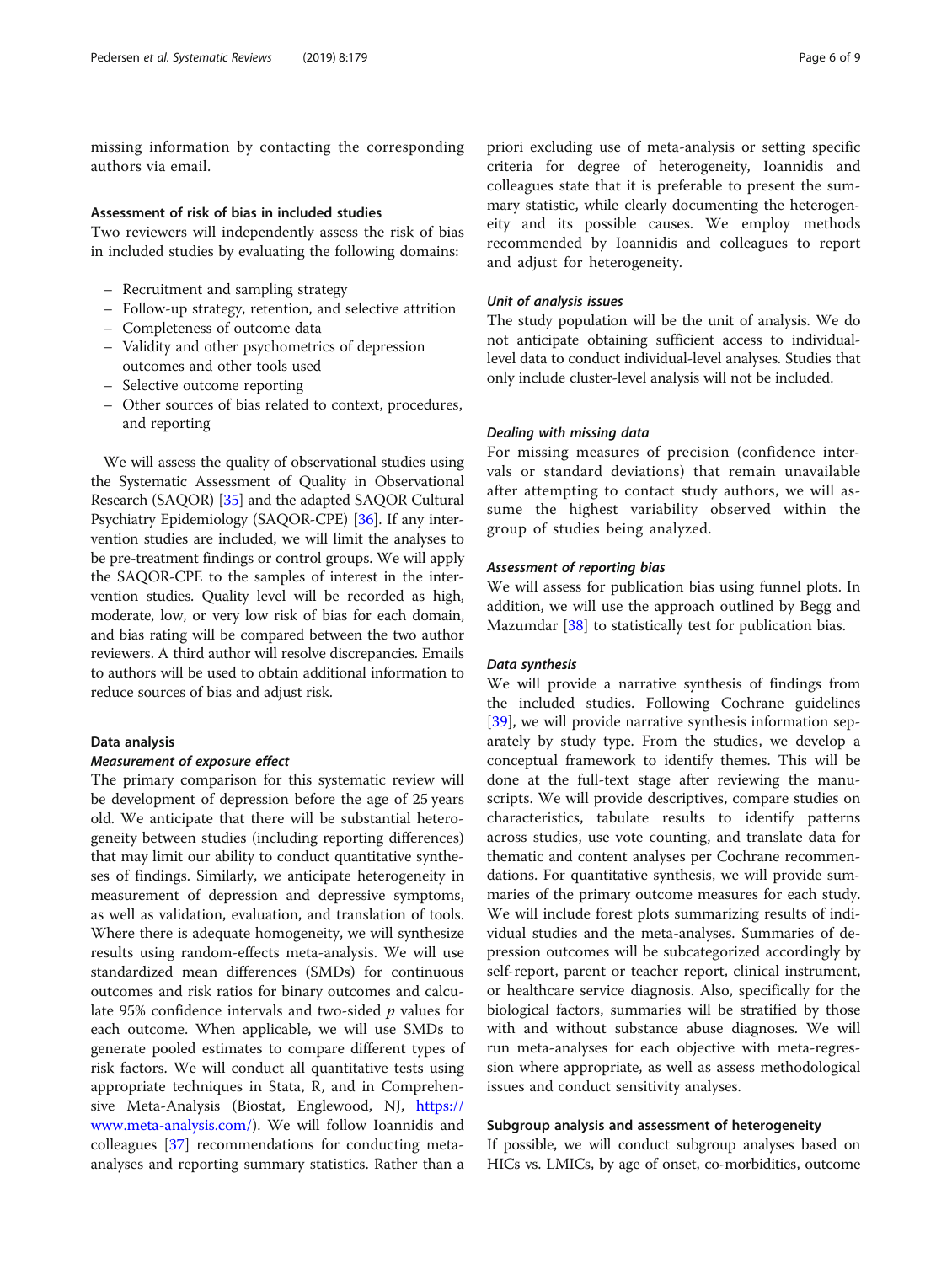type (e.g., self-report, clinical interview, medical records), geographic region, and population settings (primary care, non-psychiatric specialty services, communities, religious centers, schools). Some included studies may report onset of depression after 25 years of age for some participants. Therefore, we will potentially conduct subgroup analyses by age group of onset: those who have developed depression before the age of 25 and those who have developed it after the age of 25 for studies that follow participants into adulthood. Subgroup analyses will be conducted in Comprehensive Meta-Analysis, including analysis of statistical difference among subgroups. We will assess heterogeneity using the chi-squared test, I-squared statistic, and prediction interval [\[40\]](#page-8-0). We will evaluate for potential sources of heterogeneity. We will address heterogeneity by using random-effects meta-analysis models and sensitivity analyses. We will use the approach of referring to "low, moderate, and high" heterogeneity at the  $I^2$  thresholds of 25%, 50%, and 75%, with the caveat that quantification of heterogeneity will be considered only one marker of variability across studies [\[41](#page-8-0)] and the concerns raised by Cuijpers [[42](#page-8-0)] that even point estimates of  $I^2$  may have wide confidence intervals extending into the ranges of high heterogeneity.

### Sensitivity analysis

We will conduct sensitivity analyses as recommended by the Cochrane Handbook (Section 9.7) [\[43\]](#page-8-0). For example, sensitivity analyses will be conducted removing the studies with the strongest effects sizes and studies with the largest sample sizes. We will follow the approach described in Patsopoulos et al. [[44](#page-8-0)] of excluding up to two studies to see if heterogeneity crosses the threshold below 50% or 25%.

#### Assessing overall confidence in cumulative evidence

We will use the Confidence in the Evidence from Reviews of Qualitative research (CERQual) tool to assess confidence in the qualitative syntheses. Similarly, we will use SAQOR-CPE in reference to quantitative reviews.

# Presentation of results

We will present the results of our systematic review through a narrative description addressing the study's objectives and through charts and tables as recommended in the Cochrane Handbook (Section 11) [\[43](#page-8-0)]. First, we will tabulate data from our search process into a flowchart indicating the number of studies identified and excluded at key steps, according to the PRISMA guidelines [[25\]](#page-8-0). Second, we will summarize information on individual studies in a "Characteristics of Included Studies" table. Third, we will present "Data and Analyses" tables and forest plots to present outcome data from individual studies and from any meta-analyses. Fourth, we will present a "Summary of Findings" table to summarize key data available, magnitude of effect of the risk and protective factors studied, and quality of evidence addressing the key study objectives.

# **Discussion**

There is a crucial public health need to identify early predictors of depression among adolescents and young people around the globe, with special attention to LMICs given that the greatest burden and least research is found in these settings. This systematic review aims to address gaps in the review literature and will summarize evidence-based research which looks at the psychological, biological, and contextual factors contributing to the onset of depression in adolescents and young people across the globe. Recommendations will be made to inform future research priorities. The results will support the exploration of the feasibility and acceptability of early detection and interventions in LMICs and support the development of a common risk factor assessment model that can be evaluated using existing cohorts in HICs as well as in LMICs. These results will inform relevant academic and practitioner communities, key stakeholders such as policy- and decision-makers, and adolescents and their families.

# Appendix 1

Table 1 MEDLINE (Ovid) search, objective 1

1. ADOLESCENT/

- 2. (adolesc\* or "youth" or "teen" or "young people" or "young person\*").mp. [mp=title, abstract, original title, name of substance word, subject heading word, floating sub-heading word, keyword heading word, protocol supplementary concept word, rare disease supplementary concept word, unique identifier, synonyms]
- 3. Young Adult/
- 4. 1 or 2 or 3
- 5. DEPRESSION/
- 6. Depressive Disorder/
- 7. Depressive Disorder, Major/
- 8. ("depressive disorder" or "symptoms of depression" or "major depressive disorder").mp. [mp=title, abstract, original title, name of substance word, subject heading word, floating sub-heading word, keyword heading word, protocol supplementary concept word, rare disease supplementary concept word, unique identifier, synonyms]
- 9. 5 or 6 or 7 or 8
- 10. LONGITUDINAL STUDIES/
- 11. Prospective Studies/
- 12. Observational Study/
- 13. (longitudinal or prospective or "observational stud\*").mp. [mp=title, abstract, original title, name of substance word, subject heading word, floating sub-heading word, keyword heading word, protocol supplementary concept word, rare disease supplementary concept word, unique identifier, synonyms]
- 14. 10 or 11 or 12 or 13
- 15. 4 and 9 and 14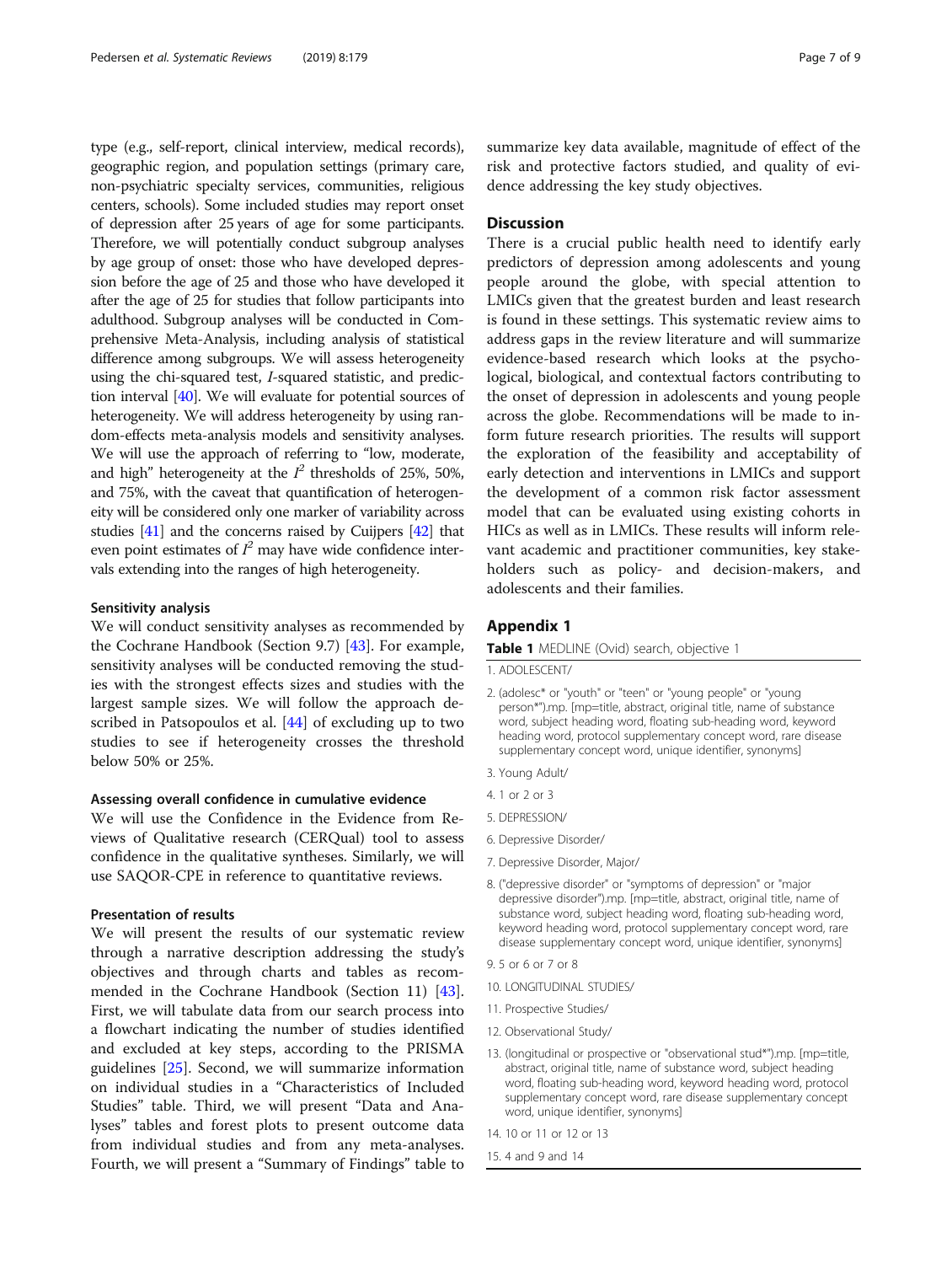# <span id="page-7-0"></span>Additional file

[Additional file 1:](https://doi.org/10.1186/s13643-019-1104-7) List of diagnoses and associated codes meeting the criteria for inclusion for the Diagnostic and Statistical Manual of Mental Disorders and International Classification of Disease. (DOCX 12 kb)

#### Abbreviations

DSM: Diagnostic and Statistical Manual of Mental Disorders; GNI: Gross national income; HIC: High-income country; HPA axis: Hypothalamic-pituitaryadrenal axis; ICD: International Classification of Diseases; LMIC: Low- and middle-income countries; NIMH: National Institutes of Mental Health; PI(E)COS: Population, Exposure, Comparators, Outcomes, and Study designs; PRISMA: Preferred Reporting Items for Systematic Reviews and Meta-Analyses; PRISMA-P: Preferred Reporting Items for Systematic Review and Meta-analysis Protocols; PROSPERO: International Prospective Register of Systematic Reviews; PUFAs: Polyunsaturated fatty acids; RNA: Ribonucleic acid; SAQOR: Systematic Assessment of Quality in Observational Research; SAQOR-CPE: Systematic Assessment of Quality in Observational Research—Cultural Psychiatry Epidemiology; SMD: Standardized mean differences; WHO: World Health Organization

#### Acknowledgements

We would like to thank Tomas Alvarez, Jyoti Bohara, and Eryn Nagel for their support in preliminary screening and initial title and abstract screening of articles. We thank Pedro Manfro and Thiago Botter-Maio Rocha for their assistance with manuscript revisions.

#### Authors' contributions

BAK and CK conceptualized the review. GAP and BAK drafted the protocol and manuscript. All authors critically appraised and edited the manuscript. GAP created the inclusion and exclusion criteria and definitions, which were reviewed and revised by co-authors. GAP and ZZ created the search terms and conducted preliminary searches. GAP completed the PROSPERO registration. All authors contributed to the revision and finalization of the manuscript. All authors read and approved the final manuscript.

#### Funding

MQ Transforming Mental Health Charity, Brighter Futures grant named "Identification of Depression Early in Adolescence", Grant #MQBF/1 IDEA. Additional support was provided by the UK Medical Research Council (MC\_PC\_MR/R019460/1) and the Academy of Medical Sciences (GCRFNG\100281).

CK has received support from Brazilian governmental research funding agencies (Conselho Nacional de Desenvolvimento Científico e Tecnológico [CNPq], Coordenação de Aperfeiçoamento de Pessoal de Nível Superior [CAPES], and Fundação de Amparo à Pesquisa do Estado do Rio Grande do Sul [Fapergs]).

VM has been supported by the National Institute for Health Research (NIHR) Mental Health Biomedical Research Centre at South London and Maudsley NHS Foundation Trust and King's College London. The views expressed are those of the authors and not necessarily those of the National Health Service, the NIHR, or the Department of Health. BAK is supported by the US National Institute of Mental Health (K01MH104310, R21MH111280).

#### Availability of data and materials

Not applicable.

# Ethics approval and consent to participate

Not applicable.

#### Consent for publication

Not applicable.

#### Competing interests

VM has received research funding from Johnson & Johnson, a pharmaceutical company interested in the development of anti-inflammatory strategies for depression, but the research described in this paper is unrelated to this funding. All other authors declare that they have no competing interests.

#### Author details

<sup>1</sup>School of Medicine and Health Sciences, Division of Global Mental Health, 2120 L St NW, Ste 600, Washington DC 20037, USA. <sup>2</sup>Institute of Psychiatry, Psychology & Neuroscience, King's College London, 16 De Crespigny Park, London SE5 8AF, UK. <sup>3</sup>Department of Psychiatry and Child & Adolescent Psychiatry Division, Universidade Federal do Rio Grande do Sul, Hospital de Clínicas de Porto Alegre, Rua Ramiro Barcelos, 2350 – 400N, Porto Alegre, RS 90035-903, Brazil. <sup>4</sup>Transcultural Psychosocial Organization Nepal (TPO Nepal) Anek Marga, Baluwatar, G.P.O. Box 8974/CPC 612, Kathmandu, Nepal. 5 Department of Human Ecology, University of California Davis, One Shields Ave, Davis, CA 95616, USA. <sup>6</sup>Department of Behavioral Medicine, Lagos State University College of Medicine, 1-5 Oba Akinjobi Way, G.R.A., Ikeja P.M.B, Lagos 21266, Nigeria. <sup>7</sup> Center for Human Genetic Research, Massachusetts General Hospital, 185 Cambridge Street, Boston, MA 02114, USA.

#### Received: 10 October 2018 Accepted: 12 July 2019 Published online: 20 July 2019

#### References

- 1. Kessler RC, Amminger GP, Aguilar-Gaxiola S, Alonso J, Lee S, Ustun TB. Age of onset of mental disorders: a review of recent literature. Curr Opin Psychiatr. 2007;20(4):359–64.
- 2. Kim-Cohen J, Caspi A, Moffitt TE, Harrington H, Milne BJ, Poulton R. Prior juvenile diagnoses in adults with mental disorder. Arch Gen Psychiatry. 2003;60:709–17.
- 3. Erskine HE, Moffitt TE, Copeland WE, Costello EJ, Ferrari AJ, Patton G, et al. A heavy burden on young minds: the global burden of mental and substance use disorders in children and youth. Psychol Med. 2015;45(07):1551–63.
- 4. Kieling C, Baker-Henningham H, Belfer M, Conti G, Ertem I, Omigbodun O, et al. Child and adolescent mental health worldwide: evidence for action. Lancet. 2011;378(9801):1515–25.
- 5. Leckman JF, Leventhal BL. Editorial: a global perspective on child and adolescent mental health. J Child Psychol Psychiatry Allied Discip. 2008;49(3):221–5.
- 6. Belfer ML. Child and adolescent mental disorders: the magnitude of the problem across the globe. J Child Psychol Psychiatry Allied Discip. 2008; 49(3):226–36.
- 7. WHO. Preventing suicide: a global imperative. Geneva: World Health Organization; 2014.
- 8. Whiteford HA, Degenhardt L, Rehm J, Baxter AJ, Ferrari AJ, Erskine HE, et al. Global burden of disease attributable to mental and substance use disorders: findings from the Global Burden of Disease Study 2010. Lancet. 2016;382(9904):1575–86.
- 9. Kohler CA, Evangelou E, Stubbs B, Solmi M, Veronese N, Belbasis L, et al. Mapping risk factors for depression across the lifespan: an umbrella review of evidence from meta-analyses and Mendelian randomization studies. J Psychiatr Res. 2018;103:189–207.
- 10. Cairns KE, Yap MB, Pilkington PD, Jorm AF. Risk and protective factors for depression that adolescents can modify: a systematic review and meta-analysis of longitudinal studies. J Affect Disord. 2014;169:61–75.
- 11. Reiss F. Socioeconomic inequalities and mental health problems in children and adolescents: a systematic review. Soc Sci Med. 2013;90: 24–31.
- 12. Bor W, Dean AJ, Najman J, Hayatbakhsh R. Are child and adolescent mental health problems increasing in the 21st century? A systematic review. Aust N Z J Psychiatry. 2014;48(7):606–16.
- 13. WHO. Youth and health risks. 2011. Contract No.: A64/25.
- 14. United Nations Department of Economic and Social Affairs. Definition of youth. UNDESA, United Nations Department of Economic and Social Affairs; 2010. [http://undesadspd.org/Youth.aspx.](http://undesadspd.org/Youth.aspx)
- 15. Kerestes R, Davey CG, Stephanou K, Whittle S, Harrison BJ. Functional brain imaging studies of youth depression: a systematic review. Neuroimage Clin. 2014;4:209–31.
- 16. Stirling K, Toumbourou JW, Rowland B. Community factors influencing child and adolescent depression: a systematic review and meta-analysis. Aust N Z J Psychiatry. 2015;49(10):869–86.
- 17. Sanger C, Iles JE, Andrew CS, Ramchandani PG. Associations between postnatal maternal depression and psychological outcomes in adolescent offspring: a systematic review. Arch Womens Ment Health. 2015;18(2):147–62.